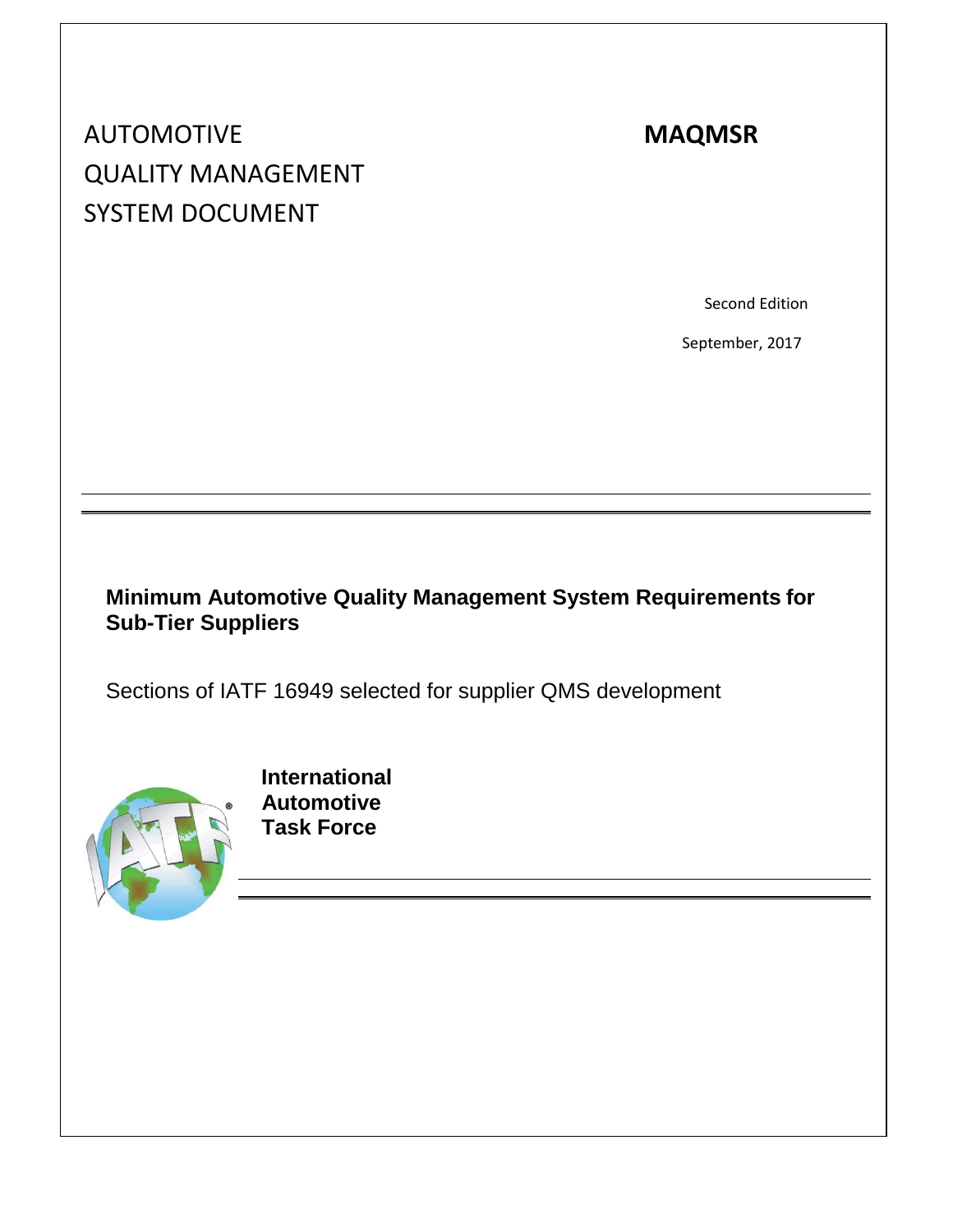#### *IATF copyright notice*

This Automotive Quality Management System Document, known as MAQMSR, is copyright protected by the members of the International Automotive Task Force (IATF).

Permission is granted for organizations certified to ISO/TS 16949:2009 or IATF 16949:2016 to reproduce this document in its entirety for distribution to their suppliers for the expressed purpose of aiding development of their quality management system in accordance with ISO/TS 16949:2009 Section 7.4.1.2 or IATF 16949:2016 Section 8.4.2.3.

Otherwise, except as permitted under the applicable laws of the user's country, neither this Automotive Quality Management System Document nor any extract from it may be reproduced, stored in a retrieval system or transmitted in any form or by any means, electronic, photocopying, recording or otherwise, without prior written permission being secured from the IATF.

Reproduction may be subject to royalty payments or a licensing agreement and violators are subject to legal prosecution.

Requests for permission to reproduce and/or translate any part of this Automotive QMS Document should be addressed to one of the following national automotive trade associations below:

Associazione Nazionale Filiera Industrie Automobilistiche (ANFIA / Italy)

Automotive Industry Action Group (AIAG / USA)

Fédération des Industries des Équipements pour Véhicules (FIEV / France)

Society of Motor Manufacturers and Traders Ltd. (SMMT / UK)

Verband der Automobilindustrie e.V. (VDA / Germany)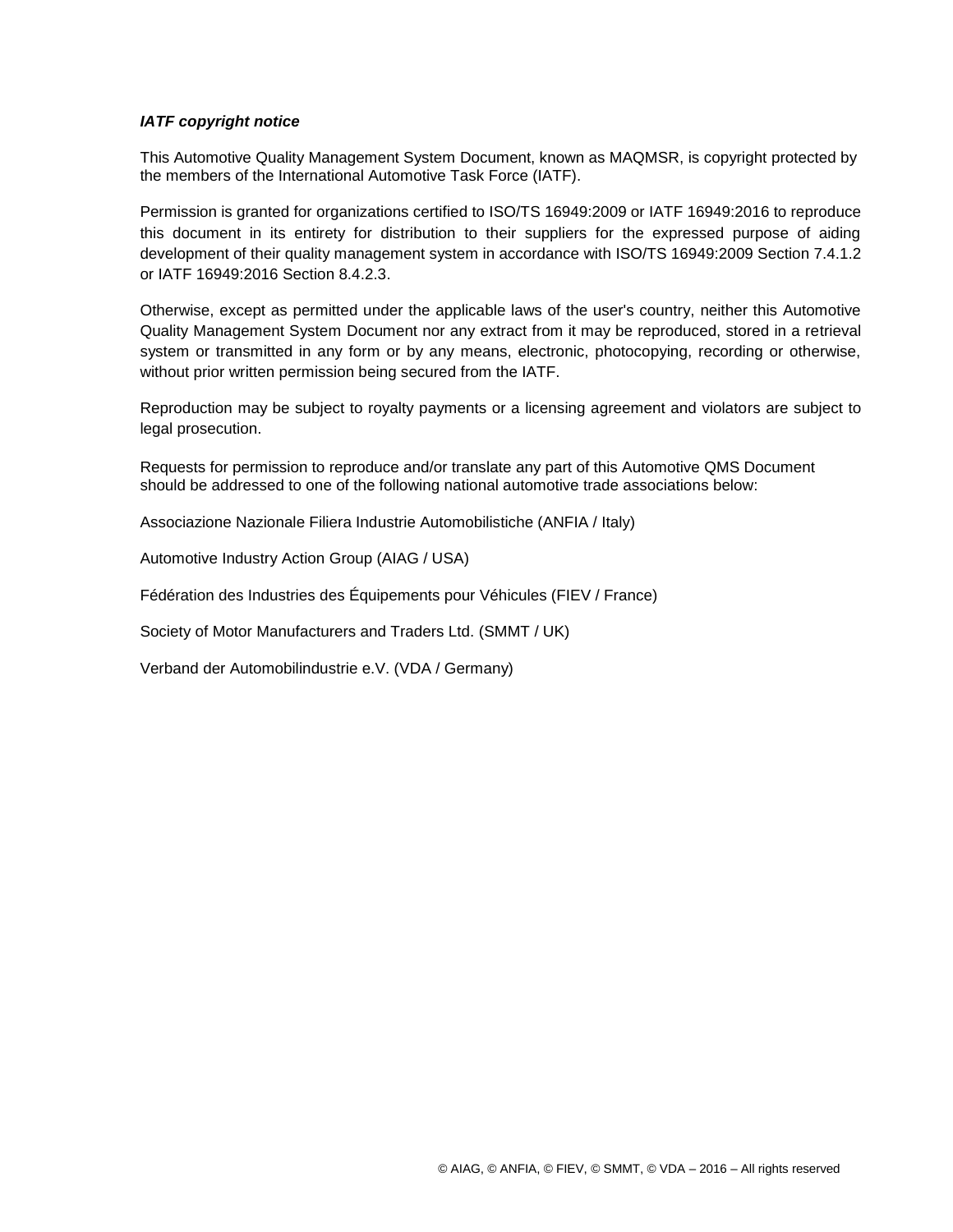### TABLES OF AUTOMOTIVE QMS REQUIREMENTS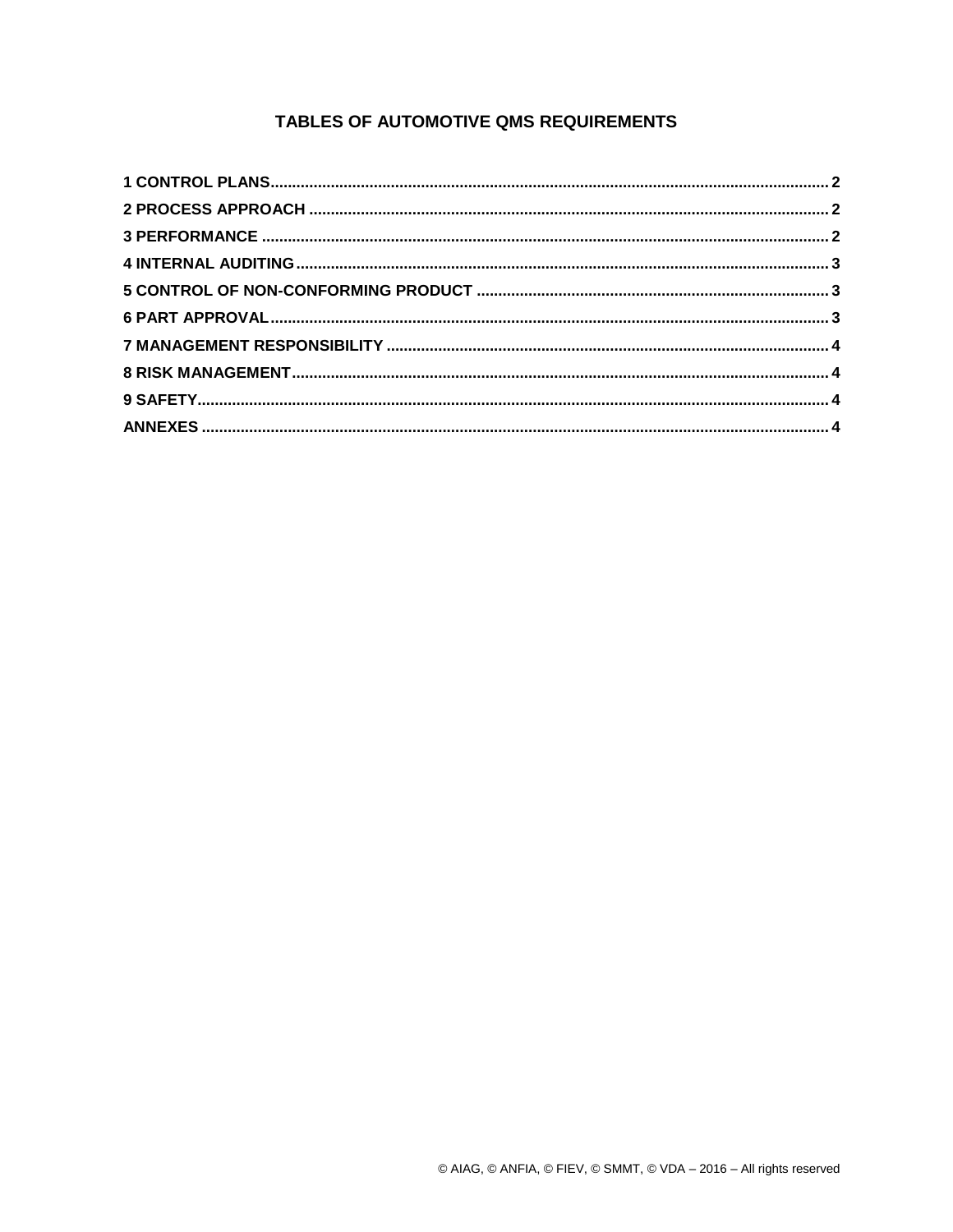## **TABLE 1 - CONTROL PLANS Automotive QMS Requirement Applicable IATF 16949:2016 Section(s)** 1.1 Control plan 8.5.1.1 Control plan 1.2 Work instructions 8.4.1.2 Standardized work – operator instructions and visual standards 1.3 Verification of job set-ups 8.5.1.3 Verification of job set-ups 1.4 Preventive maintenance 8.5.1.5 Total productive maintenance 1.5 Identification and Traceability 8.5.1 Identification and traceability 8.5.2.1 Identification and traceability —

| <b>TABLE 2 - PROCESS APPROACH</b> |                                                                                                                                                                                                                                                                                                         |
|-----------------------------------|---------------------------------------------------------------------------------------------------------------------------------------------------------------------------------------------------------------------------------------------------------------------------------------------------------|
| <b>Automotive QMS Requirement</b> | <b>Applicable Criteria</b>                                                                                                                                                                                                                                                                              |
| 2.1 Process application           | The organization shall define its product<br>realization system. Each process and sub-<br>process shall be defined. Each defined process<br>shall be implemented and controlled including the<br>interactions and linkages between processes.<br>The processes shall be monitored for<br>effectiveness. |
|                                   | Note - Suppliers may refer to ISO 9001:2015<br>Section 0.3 for further guidance on the process<br>approach.                                                                                                                                                                                             |

supplemental

8.5.4.1 Verification after shutdown<sup>\*</sup>

8.5.6.1.1 Temporary change of process controls<sup>\*</sup>

| <b>TABLE 3 - PERFORMANCE</b>                    |                                                                                                 |
|-------------------------------------------------|-------------------------------------------------------------------------------------------------|
| <b>Automotive QMS Requirement</b>               | Applicable IATF 16949:2016 Section(s)                                                           |
| 3.1 Customer satisfaction                       | 9.1.2.1 Customer satisfaction - supplemental                                                    |
| 3.2 Incoming product conformity to requirements | 8.6.4 Verification and acceptance of conformity of<br>externally provided products and services |
| 3.3 Supplier monitoring                         | 8.4.2.4 Supplier monitoring                                                                     |
| 3.4 Problem solving and root cause analysis     | 10.2.3 Problem solving                                                                          |
|                                                 | 10.2.4 Error-proofing*                                                                          |
|                                                 | 10.2.5 Warranty management systems*                                                             |
|                                                 | 10.2.6 Customer complaints and field failure test<br>analysis <sup>*</sup>                      |

1.6 Verification after shutdown\*

1.7 Temporary change of process controls<sup>\*</sup>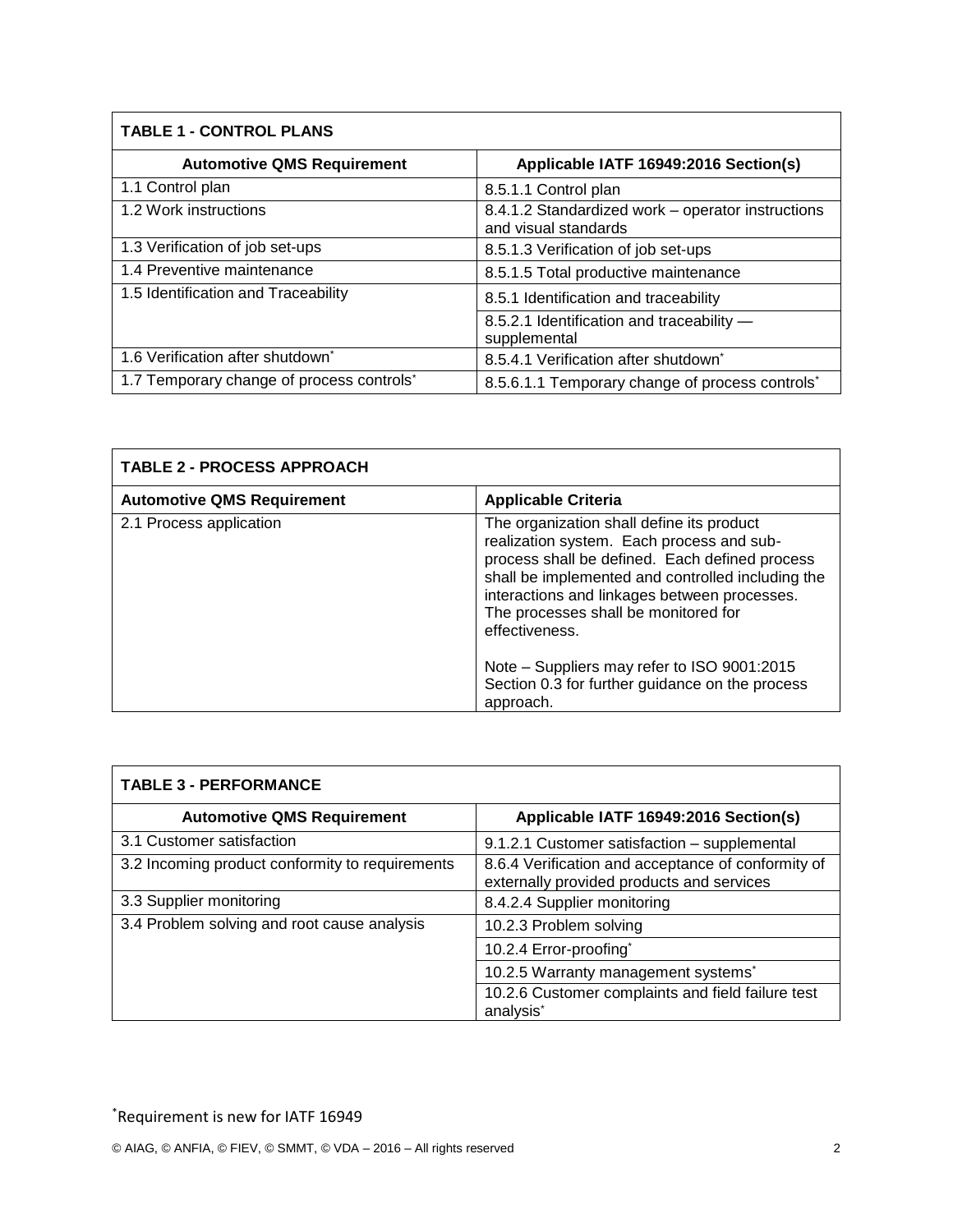| <b>TABLE 4 – INTERNAL AUDITING</b>  |                                                                                                                                                                                                               |  |
|-------------------------------------|---------------------------------------------------------------------------------------------------------------------------------------------------------------------------------------------------------------|--|
| <b>Automotive QMS Requirement</b>   | Applicable IATF 16949:2016 Section(s)                                                                                                                                                                         |  |
| 4.1 Quality management system audit | 9.2.2.2 Quality management system audit -<br>except:                                                                                                                                                          |  |
|                                     | organization shall audit to verify compliance with<br>MAQMSR, 2 <sup>nd</sup> Ed.                                                                                                                             |  |
| 4.2 Manufacturing process audit     | 9.2.2.3 Manufacturing process audit                                                                                                                                                                           |  |
| 4.3 Product audit                   | 9.2.2.4 Product audit                                                                                                                                                                                         |  |
| 4.4 Internal audit plans            | 9.2.2.1 Internal audit programme                                                                                                                                                                              |  |
| 4.5 Internal auditor qualification  | 7.2.3 Internal auditor competency, except:<br>requirement for documented process may be<br>$\bullet$<br>waived if audits are conducted under the<br>guidance of a qualified customer second-<br>party auditor |  |
|                                     | scope of auditor competency limited to ISO<br>9001:2015 and MAQMSR                                                                                                                                            |  |

| TABLE 5 - CONTROL OF NON-CONFORMING PRODUCT |                                                                           |  |
|---------------------------------------------|---------------------------------------------------------------------------|--|
| <b>Automotive QMS Requirement</b>           | Applicable IATF 16949:2016 Section(s)                                     |  |
| 5.1 Control of nonconforming product        | 8.7.1.2 Control of nonconforming product -<br>customer specified process* |  |
|                                             | 8.7.1.3 Control of suspect product                                        |  |
| 5.2 Control of reworked product             | 8.7.1.4 Control of reworked product                                       |  |
|                                             | 8.7.1.5 Control of repaired product*                                      |  |
| 5.3 Customer information                    | 8.7.1.6 Customer notification                                             |  |
| 5.4 Customer waiver                         | 8.7.1.1 Customer authorization for concession                             |  |

| <b>TABLE 6 - PART APPROVAL</b>                     |                                                                                                 |  |
|----------------------------------------------------|-------------------------------------------------------------------------------------------------|--|
| <b>Automotive QMS Requirement</b>                  | Applicable IATF 16949:2016 Section(s)                                                           |  |
| 6.1 Product approval process                       | 8.3.4.4 Product approval process                                                                |  |
| 6.2 Engineering specifications                     | 7.5.3.2.2 Engineering specifications                                                            |  |
|                                                    | 8.4.2.2 Statutory and regulatory requirements*                                                  |  |
|                                                    | 8.4.2.3.1 Automotive product-related software or<br>automotive products with embedded software* |  |
| 6.3 Monitoring and measurement of                  | 9.1.1.1 Monitoring and measurement of                                                           |  |
| manufacturing processes                            | manufacturing processes                                                                         |  |
| 6.4 Measurement system analysis                    | 7.1.5.1.1 Measurement system analysis                                                           |  |
| 6.5 Calibration/verification records               | 7.1.5.2.1 Calibration/verification records                                                      |  |
| 6.6 Change control and change control notification | 8.5.6.1 Control of changes - supplemental                                                       |  |

\*Requirement is new for IATF 16949